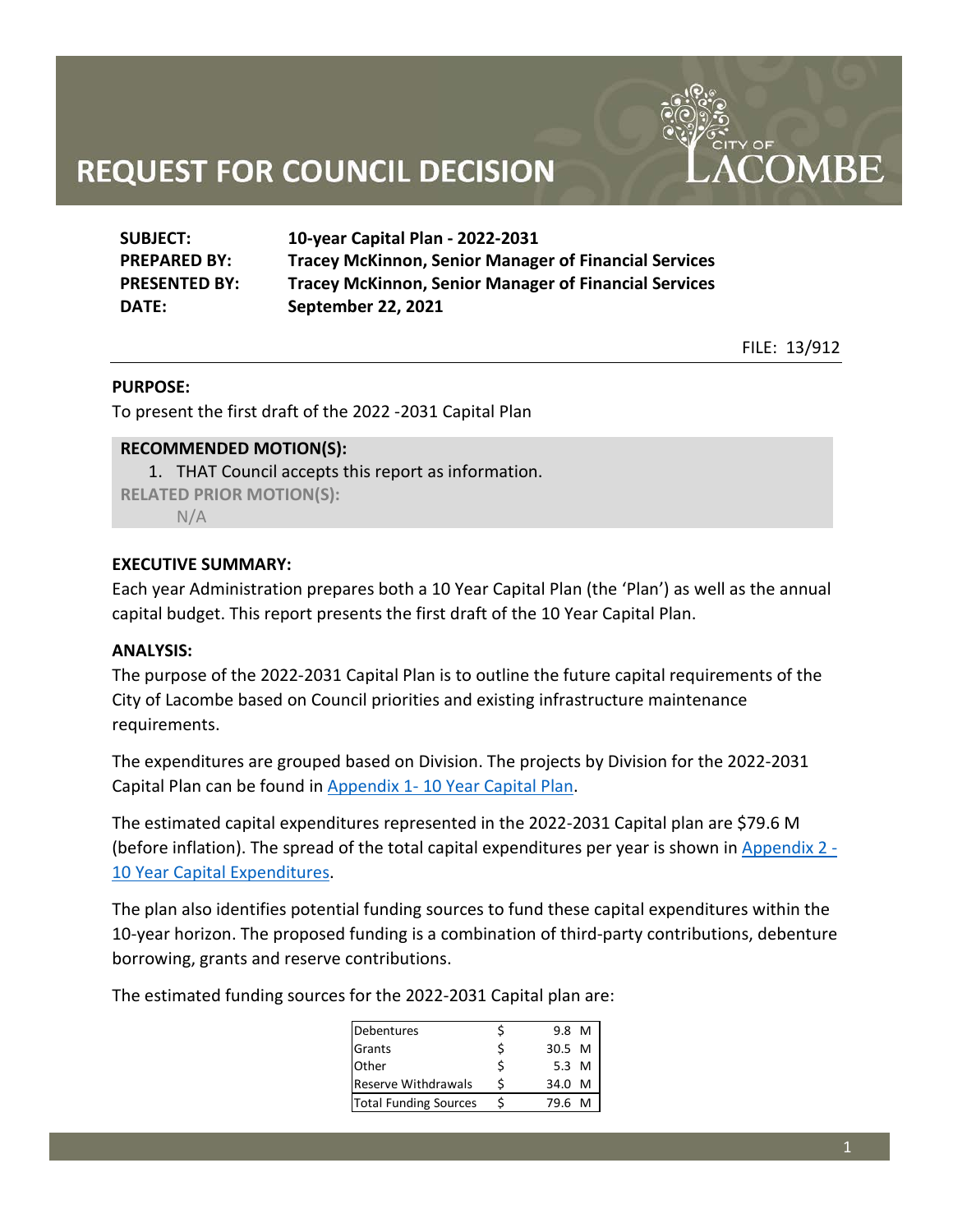The breakdown of the capital funding sources across the 2022- 2031 plan is found in Appendix 3 - [10 Year Capital Funding](#page-10-0)

The first year of the 2022-2031 Capital Plan is the Capital Budget, which is approved as authorization for capital expenditure. The remaining 9 years (2023- 2031) are for planning only, and are not authorizations for expenditures. The 10 Year Capital Plan exceeds the provincial and federal requirements for Multi Year Capital Plans, which are conditions of funding for some federal and provincial capital grant programs.

### Major Capital Projects

1. **Public Works Building (2020 - \$1M, 2021 - \$4M, 2022 \$5M) – Total estimated cost \$9.0M**

In 2020, 2021 Council approved a total of \$5M towards the construction of a new public works building. An additional \$4M has been added in 2022 based on recent estimates, to be funded by prior MSI allocations.

### 2. **Roads Renewal Program - Capital Works – (2022-2031) - Total cost \$28M**

The Roads Asset Management Plan report highlighted work required to maintain the overall condition rating and support new growth for the next 10 years. Road work is now within 2 projects Capital Works – Road Growth or Road Renewal. The Capital Work – Road Growth Program includes items identified in the Transportation Master Plan (TMP) required to support growth in Lacombe. The Road Renewal project includes road surface rehabilitation to maintain current road conditions (approximately \$1.8 M each year of the Capital Plan).

### 3. **Aquaplex Facility Upgrades (2028 - \$3M)**

The plan includes facility upgrades including the expansion of change rooms and staffing areas as identified in Phase 1 of the Kinsmen Aquatic Center Renovation and Business plan.

### 4. **Fire Hall (2023 - \$0.5M, 2024 - \$4.5M) – Total Cost \$5.0M**

The plan has identified the construction of a new fire hall. This expenditure is slated to start in 2023 with completion in 2024.

5. **Fire Ladder Truck Replacement – (2024 \$0.6M, 2025 - \$1.1M) -Total Cost \$1.7M** This unit will replace Tower 1 that was purchased in 2005 and it is nearing the end of its purposeful life and will be up for replacement. Administration recommends replacing

**COMBE**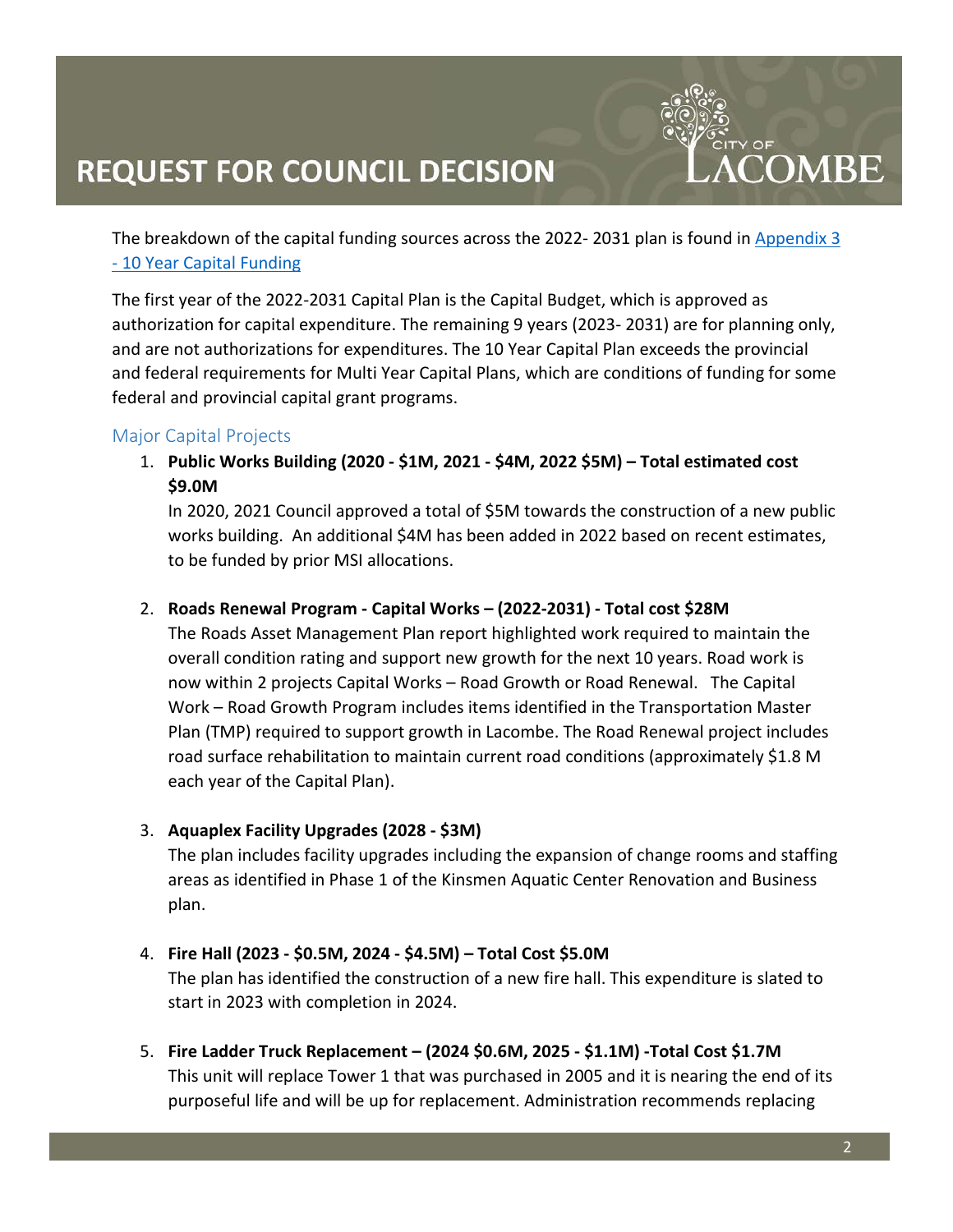**COMBE** 

for a more efficient and agile apparatus at a lower cost than previously anticipated (\$2.6M) which will deliver the same level of service.

6. **New water reservoir and decommissioning of Pumphouse B - (2023 - \$0.2M, 2024- \$0.36M 2025 - \$7.44M) – Total Cost \$8M**

The 2013 Water Model Study and 2021 water model update confirm the need for additional water storage in the future to support growth. This pumphouse is approaching the end of its design life and is smallest of the City's 3 pumphouses. It is preferable to decommission Pump Station B and incorporate the necessary storage volumes and pumping capacities into a new facility from a long-term perspective. The current budget is not sufficient for a new standalone reservoir that meets the City's long-term demand so the preliminary and detailed design in 2023 will be key in refining the capital needs for this project.

## Debt Financing

Debt financing is a major source of capital funding for municipalities. The current interest rate environment is still favourable for financing construction or acquisition of long-lived assets as interest rates on borrowing for new debt. By acquiring new debt at rates below 3 percent, the City is able to meet is capital investment objectives. The tax rate increase due to additional borrowing in the 2022-2031 period is shown in Appendix 4 - [Impact of New Debt on Taxes.](#page-11-0) The projected Debt Servicing Projection, for the 2022-2031 plan can be found in [Appendix 5 -](#page-12-0) 10 [Year Debt Servicing Projection.](#page-12-0)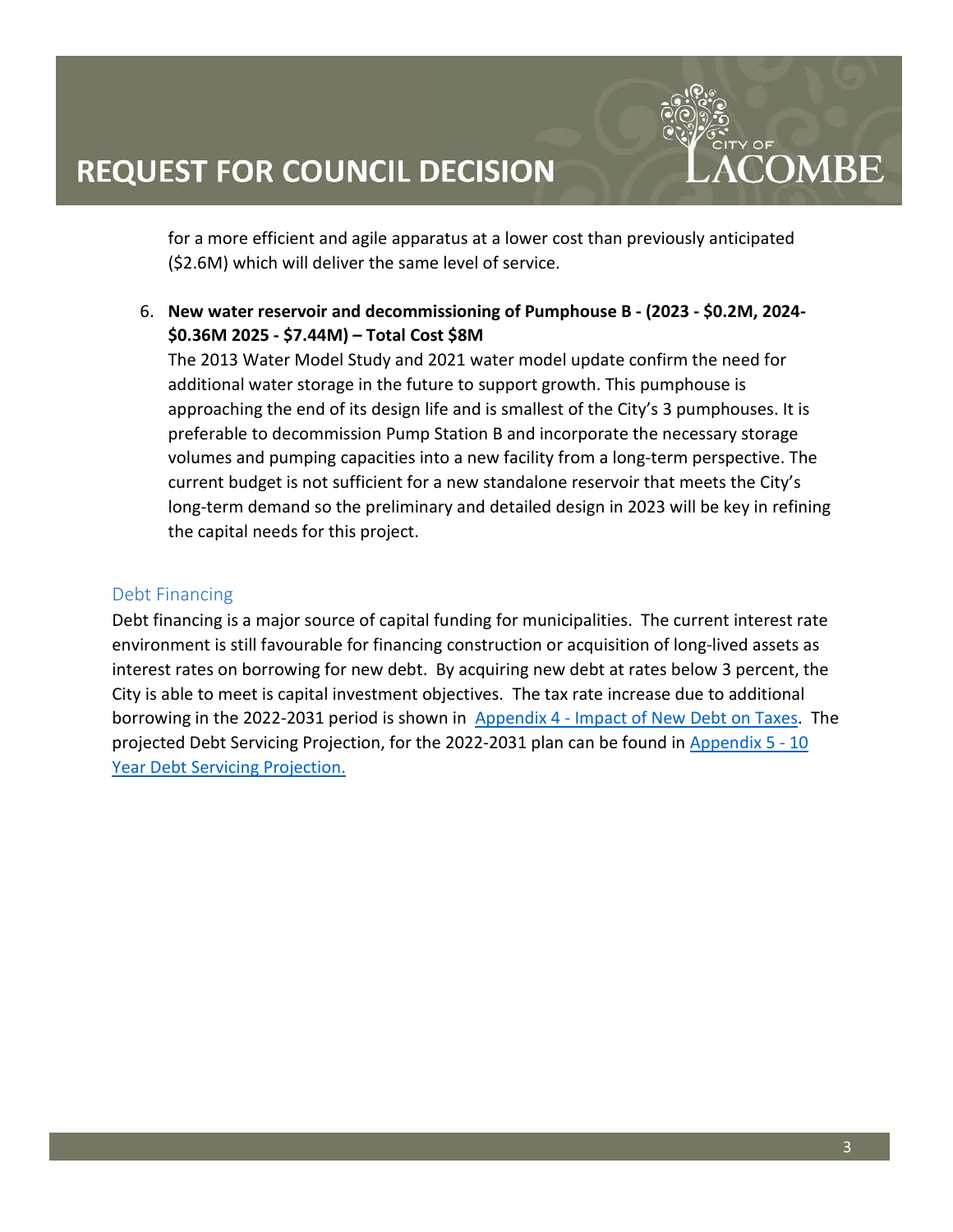### Assumptions

The City of Lacombe's 2022-2031 Capital Plan is based on the following assumptions:

- 1. The 2022-2031 Capital Plan becomes Council's multi-year capital planning document. The plan does not factor in capital expenditures for years outside of the 10-year horizon.
- **2. The plan is fully funded but relies on increased debt servicing. The debt servicing identified will require council to vary from its [Annual Budget Taxation & Preparation](https://www.google.com/url?sa=t&rct=j&q=&esrc=s&source=web&cd=&ved=2ahUKEwjPnbvxg5bzAhVZEFkFHQk7DkYQFnoECAMQAQ&url=https%3A%2F%2Flacombe.ca%2FDocumentCenter%2FView%2F1785&usg=AOvVaw0zlAhGbVwlLwzc2UnYkRa9)  [Policy;](https://www.google.com/url?sa=t&rct=j&q=&esrc=s&source=web&cd=&ved=2ahUKEwjPnbvxg5bzAhVZEFkFHQk7DkYQFnoECAMQAQ&url=https%3A%2F%2Flacombe.ca%2FDocumentCenter%2FView%2F1785&usg=AOvVaw0zlAhGbVwlLwzc2UnYkRa9) namely to increase taxes by more than the Alberta CPI in 2023, 2024, and 2025.**
- 3. Costs are based on 2022 costs. Inflation is not factored into future expenditures unless specific future costs are known.
- 4. Whenever possible, replacement of current assets is based on overall condition rating for that class of asset and based on existing engineering studies.
- 5. Upgrades and new assets are identified using projected requirements and any existing engineering studies.
- 6. The Municipal Sustainability Initiative (MSI) program is to be replaced by the Local Government Fiscal Framework (LGFF) after the 2023-2024 provincial budget year. The amount of the annual allotment is estimated at a conservative level.
- 7. The Federal Gas Tax Grant is now called the Community Building Fund. The assumption is that the funding will resume to 2020 (pre top up) levels, adjusted for population growth.
- 8. Population growth is based on an annual growth rate of 2% and is projected using the 2019 municipal census.
- 9. No interest revenue is recognized in reserve balances used to fund projects.
- 10. Water, Wastewater and Solid Waste utilities are self-funded from monthly revenue generated from customers. Capital expenditures, debt payments will be funded specifically from these revenues.
- 11. Grant and reserve funding is applied on a general basis. Annual budgets will match specific grants and reserves to specific projects.
- 12. Borrowing requirements are based on specific projects, terms and interest rates. Borrowing is limited to new/upgrade assets. Interest rates are the rates at the time of this report.
- 13. Surpluses are not identified as a potential source of funding.
- 14. Annual capital budgets may vary from the plan based on changes in asset conditions and/or priorities.
- 15. The 10 Year Capital plan is updated annually.
- 16. The plan identifies a target annual contribution to reserves/capital expenditures. It does not address any shortfall in this annual contribution.
- 17. Future revenue growth is not considered in the plan and future transfers to reserves are based on current budget transfers unless otherwise noted.

**COMBE**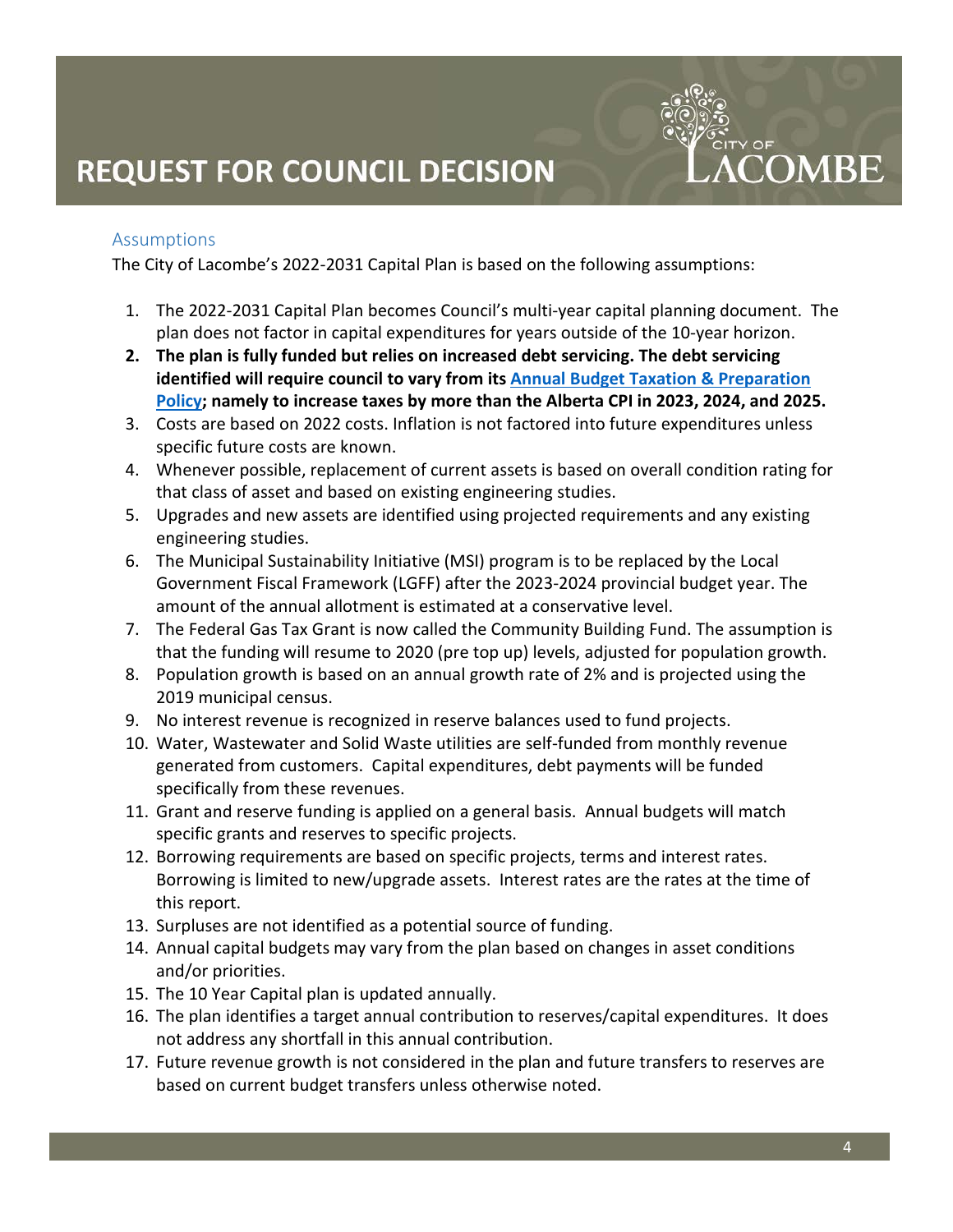18. Future assets transferred from developers are not identified in the plan until the time they are transferred.

### **STRATEGIC PLAN ALIGNMENT:**

Adoption of the 2021 -2030 Capital Plan and the Annual Capital Budget aligns favourably with the following goals:

4.3.3 (a) - Sustainable Infrastructure, Complete an Asset Management Plan

4.5.3 (a) – Community Safety, Explore Train Whistle Cessation with all stakeholder

4.5.5 (a) – Future Space Needs, Assess the need for future municipal facilities

4.3.1 (a) – Walkable City, Improve City-owned walkways

### **PUBLIC ENGAGEMENT/COMMUNICATION STRATEGY:**

The following engagement strategies are planned:

- Advertise the Council budget workshops are available for public to attend
- Post Budget information on website and social media
- Budget Discussions at the Lacombe Farmers' Market and Coffee with Council Sessions
- Budget suggestions received at [Budget2022@lacombe.ca](mailto:Budget2022@lacombe.ca) an[d Councilconnect@lacombe.ca](mailto:Councilconnect@lacombe.ca)
- Budget Information updates through Council Connect videos

### **ALTERNATIVE MOTION(S):**

1. THAT Council accepts this report as information.

Or

2. THAT Council directs Administration on how they wish to proceed.

### **ATTACHMENTS:**

- Appendix 1 Capital Expenditures by Division
- Appendix 2 10 Year Capital Expenses Graph
- Appendix 3 10 Year Capital Funding Graph
- Appendix 4 10 Year impact of New Debt Impact on Taxes
- Appendix 5 10 Year Debt Servicing Projection

**COMRE**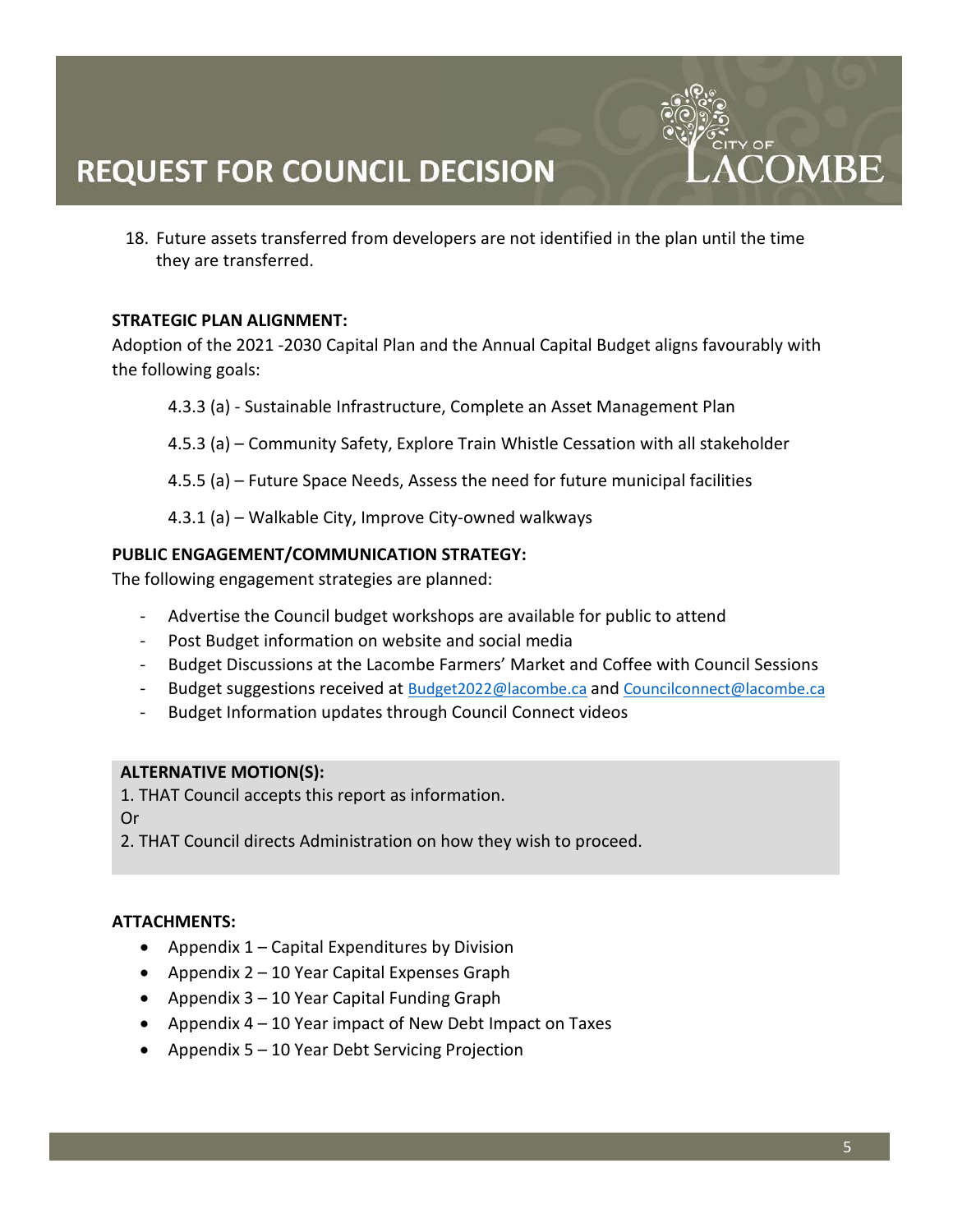<span id="page-5-0"></span>Budget Year 2022 Report Group **Division** 

|                                                            | 2022         | 2023        | 2024                     | 2025         | 2026        | 2027        | 2028        | 2029        | 2030        | 2031        |
|------------------------------------------------------------|--------------|-------------|--------------------------|--------------|-------------|-------------|-------------|-------------|-------------|-------------|
| Expenditure                                                | 10, 768, 131 | 9, 156, 487 | 10, 966, 991             | 13, 778, 599 | 4, 727, 932 | 5, 450, 334 | 7, 580, 449 | 4, 937, 756 | 5, 861, 229 | 6, 381, 812 |
| <b>Environmental Development Services</b>                  | 115,500      |             |                          |              |             |             |             |             |             |             |
| 62 - Economic Development                                  | 115,500      |             |                          |              |             |             |             |             |             |             |
| 7038 - Electronic Community Sign                           | 115,500      |             |                          |              |             |             |             |             |             |             |
| Total 62 - Economic Development                            | 115,500      | $\sim$      | $\overline{\phantom{a}}$ | $\sim$       | $\sim$      |             |             |             |             |             |
| <b>Total Environmental Development Services</b>            | 115,500      | $\sim$      | $\overline{\phantom{a}}$ | $\sim$       | $\sim$      | $\sim$      | $\sim$      | $\sim$      |             |             |
| 6747 - Roof Top Units                                      |              |             |                          |              | 23,000      | 23,000      | 23, 500     | 23, 500     |             |             |
| 6790 - City Hall Furniture                                 | 20,000       | 20,000      | 20,000                   | 20,000       | 20,000      | 20,000      | 20,000      | 20,000      | 20,000      | 20,000      |
| 7031 - City Hall Renovations                               | 250,000      | $\sim$      | $\sim$                   |              |             |             | $\sim$      |             |             |             |
| Total 12 - Administration                                  | 270,000      | 20,000      | 20,000                   | 20,000       | 43,000      | 43,000      | 43,500      | 43, 500     | 20,000      | 20,000      |
| 1900 - Website                                             |              |             | 35,000                   |              |             |             |             | 35,000      |             |             |
| 6791 - Next Generation 911 Communication<br>System Upgrade |              |             | 120,000                  |              |             |             |             |             |             |             |
| 6897 - Accounting Software System                          |              |             |                          |              |             | 250,000     |             |             |             |             |
| 7099 - AC Unit for IT Server Room                          | 8,000        |             |                          |              |             |             |             |             |             |             |
| 8800 - Computer & Communications Replacement<br>2022       | 47,000       |             |                          |              |             |             |             |             |             |             |
| 9004 - Computer & Communications Replacement               | $\sim$       | 193, 500    | 13,500                   | 17,500       | 110,000     | 140, 000    | 45,000      | 40,000      | $\sim$      | 139,000     |
| Total 15 - Computer & IT Services                          | 55,000       | 193, 500    | 168, 500                 | 17,500       | 110,000     | 390, 000    | 45,000      | 75,000      | $\sim$      | 139,000     |
| <b>Total General Government</b>                            | 325,000      | 213, 500    | 188, 500                 | 37,500       | 153,000     | 433,000     | 88,500      | 118,500     | 20,000      | 159,000     |
| 8600 - Police Fleet Replacement 2022                       | 65,000       | $\sim$      | ÷,                       |              |             |             |             |             |             |             |
| 9005 - Police Fleet Replacement                            | $\sim$       | 160,000     | 155,000                  | 160, 000     | 95,000      | 170,000     | 120,000     | 105,000     | 165,000     | 170,000     |
| Total 21 - Police                                          | 65,000       | 160,000     | 155,000                  | 160,000      | 95,000      | 170,000     | 120,000     | 105,000     | 165,000     | 170,000     |
| 6782 - Fire Pumper                                         | $\sim$       | 375,000     | 375,000                  |              |             |             |             |             |             |             |
| 6788 - Fire SCBA Equipment                                 |              | $\sim$      |                          |              |             |             |             |             | 225,000     |             |
| 6895 - Fire Hall - New Construction                        |              | 500, 000    | 4,500,000                |              |             |             |             |             |             |             |
| 7014 - Fire Ladder Truck Replacement                       |              | $\sim$      | 618,000                  | 1, 100, 000  |             |             |             |             |             |             |
| 7015 - Light Duty Command 1 Truck Replacement              |              | 80,000      |                          |              |             |             |             |             |             | 96, 000     |
| 7016 - Light Duty Command 2 Truck Replacement              | 65,000       |             |                          |              |             |             |             |             | 78,000      |             |
| 7032 - Fire Dept Radio System Upgrade                      |              | 75,000      | 75,000                   |              |             |             |             |             |             |             |
| 7062 - Fire Rescue Truck Replacement                       |              |             |                          |              |             |             |             |             | 363, 812    |             |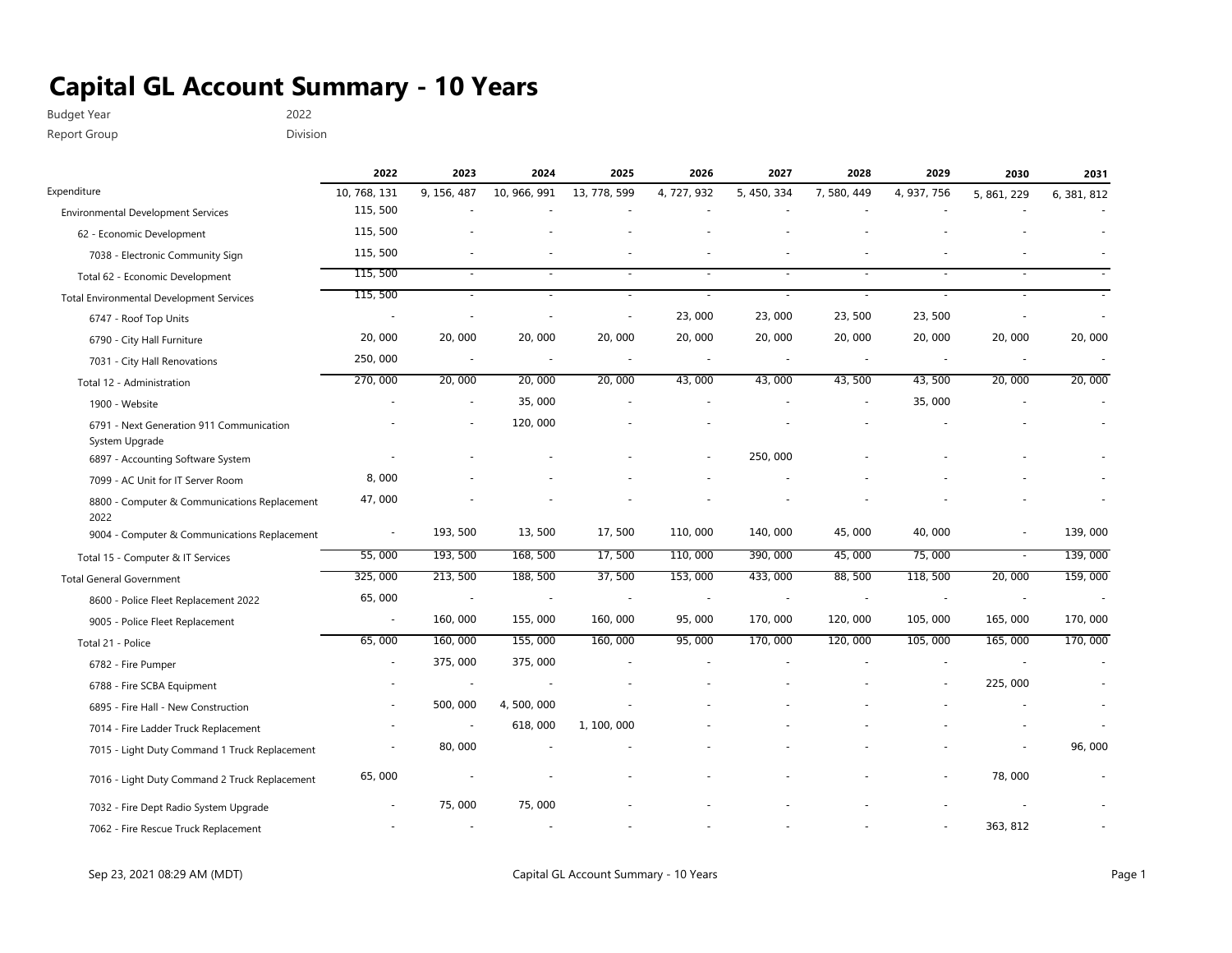Budget Year 2022

Report Group **Division** 

|                                                          | 2022    | 2023        | 2024                     | 2025                     | 2026    | 2027    | 2028        | 2029           | 2030     | 2031    |
|----------------------------------------------------------|---------|-------------|--------------------------|--------------------------|---------|---------|-------------|----------------|----------|---------|
| Total 23 - Fire                                          | 65,000  | 1,030,000   | 5, 568, 000              | 1, 100, 000              | $\sim$  | $\sim$  | $\sim$      | $\sim$         | 666, 812 | 96,000  |
| <b>Total Protective Services</b>                         | 130,000 | 1, 190, 000 | 5, 723, 000              | 1, 260, 000              | 95,000  | 170,000 | 120,000     | 105,000        | 831, 812 | 266,000 |
| 7012 - Cemetery Development                              | $\sim$  | 20,000      | $\sim$                   | 40,000                   | $\sim$  | 20,000  | $\sim$      | 40,000         | $\sim$   |         |
| Total 56 - Cemetery                                      | $\sim$  | 20,000      | $\sim$                   | 40,000                   | $\sim$  | 20,000  | $\sim$      | 40,000         | $\sim$   |         |
| <b>Total Public Health</b>                               | $\sim$  | 20,000      | $\overline{\phantom{a}}$ | 40,000                   |         | 20,000  | $\sim$      | 40,000         |          |         |
| 6808 - Portable Lift                                     |         |             |                          |                          |         |         |             |                | 20,000   |         |
| 6809 - Floor Scrubber                                    |         |             |                          | $\overline{\phantom{a}}$ | 22, 500 |         |             |                |          |         |
| 6810 - LMC Cafe Kiosk Upgrade                            |         |             |                          |                          |         |         |             |                | 77,500   |         |
| 7041 - Staging                                           | 15,000  |             |                          |                          | 15,000  |         |             |                | $\sim$   | 15,000  |
| 7042 - Equipment/Furniture Replacements                  | $\sim$  | 70,000      | 15,000                   |                          |         | 25,000  | 15,000      |                | 20,000   |         |
| 7087 - Acoustic Treatments                               | 100,000 |             |                          |                          |         |         |             |                |          |         |
| 7088 - Audio Visual Equipment Upgrade                    | 17,500  |             |                          |                          |         |         |             |                |          |         |
| 7102 - Rebuild Heating & Cooling Pumps                   | 15,000  |             |                          |                          |         |         |             |                |          |         |
| 9700 - LMC Equipment/Furniture Life Cycle<br>Replacement |         |             |                          |                          | 8,000   | 8,000   |             |                |          |         |
| 9701 - LMC Mechanical Life Cycle Replacements            |         | 15,000      |                          |                          |         |         |             |                |          |         |
| Total 72 - Lacombe Memorial Centre                       | 147,500 | 85,000      | 15,000                   | $\sim$                   | 45,500  | 33,000  | 15,000      | $\blacksquare$ | 117, 500 | 15,000  |
| 6767 - Aquaplex Facility Replacements                    | $\sim$  | 45,000      | 10,000                   |                          |         |         | 3,000,000   | 55,000         | 60,000   | 65,000  |
| 7091 - Pool Basin & Column Refinishing                   | 250,000 |             |                          |                          |         |         |             |                |          |         |
| 9600 - Pool Equipment Life Cycle Replacements            |         |             |                          | $\overline{a}$           | 8,500   |         |             |                |          |         |
| 9601 - Pool Mechanical Life Cycle Replacements           |         |             |                          | $\sim$                   | 25,000  | 35,000  | 60,000      |                |          |         |
| Total 73 - Aquatic Centre                                | 250,000 | 45,000      | 10,000                   | $\sim$                   | 33, 500 | 35,000  | 3, 060, 000 | 55,000         | 60,000   | 65,000  |
| 6770 - Arena Facility Replacements                       | $\sim$  | 30,000      | 410,000                  | 50,000                   | 60,000  | 65,000  | 70,000      | 75,000         | 80,000   | 85,000  |
| 7085 - Arena 2 Rubber Flooring                           | 60,000  | $\sim$      |                          |                          |         |         |             |                |          |         |
| 7086 - Compressor Overhauls                              | 34,000  | 14,000      |                          |                          |         |         |             |                |          |         |
| 7101 - Arena Scrubber Replacement                        | 9,000   |             |                          |                          |         |         |             |                |          |         |
| 9500 - Arena Equipment Life Cycle Replacements           |         | 9,000       |                          |                          | 25,000  | 30,000  |             |                | 20,000   |         |
| 9501 - Arena Mechanical Life Cycle Replacements          |         |             |                          |                          |         |         |             | 24,000         | $\sim$   | 24,000  |
| Total 74 - Arena                                         | 103,000 | 53,000      | 410,000                  | 50,000                   | 85,000  | 95,000  | 70,000      | 99,000         | 100, 000 | 109,000 |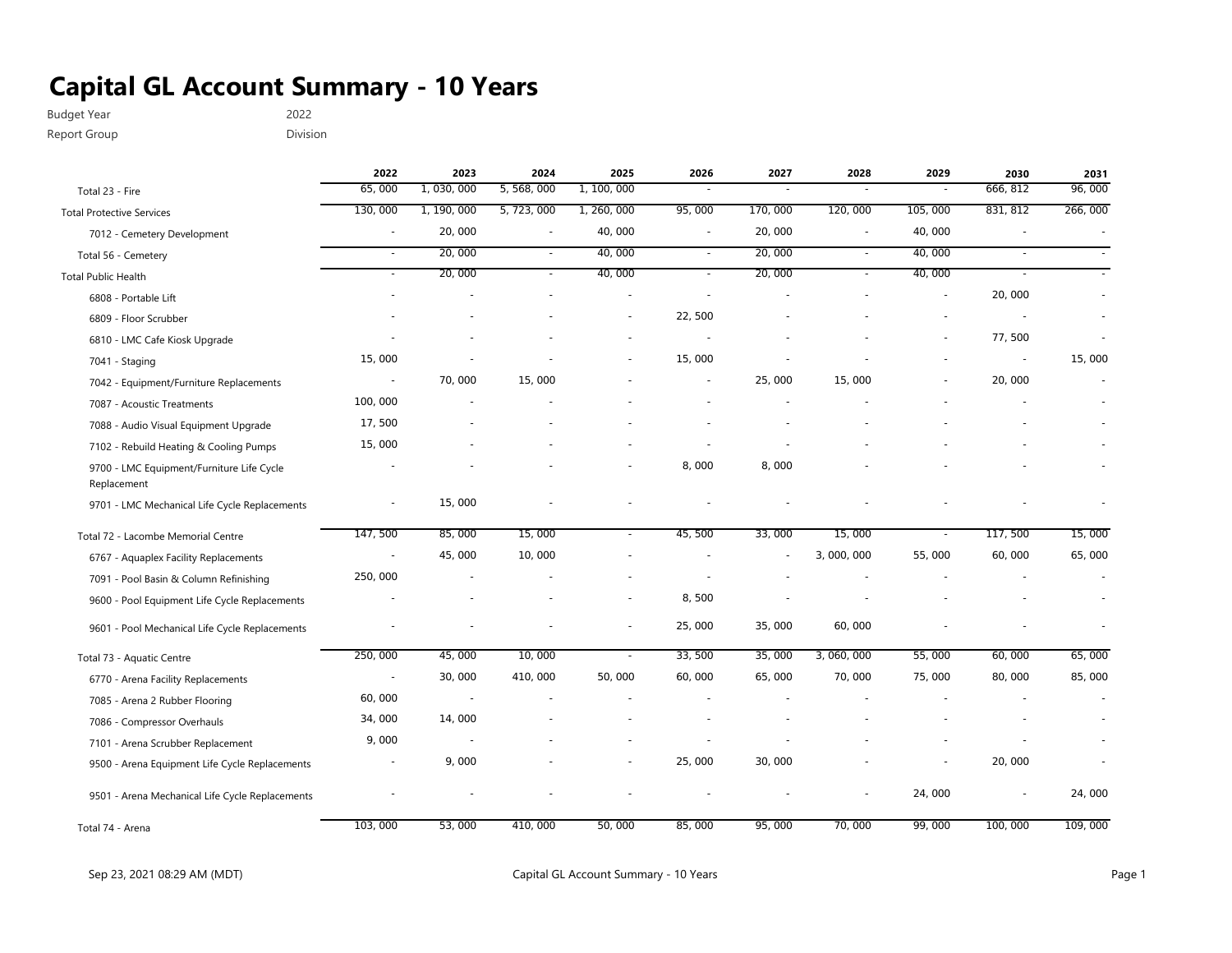Budget Year 2022

Report Group **Division** 

|                                                                                                | 2022                     | 2023        | 2024        | 2025        | 2026        | 2027                     | 2028        | 2029        | 2030        | 2031        |
|------------------------------------------------------------------------------------------------|--------------------------|-------------|-------------|-------------|-------------|--------------------------|-------------|-------------|-------------|-------------|
| 6781 - Playground Replacement/Expansion                                                        |                          |             | 300,000     |             | 300, 000    |                          | 300, 000    |             | 300, 000    |             |
| 6899 - Cranna Lake Trail Repair                                                                | 135,000                  |             |             |             |             | 70,000                   |             |             |             | 175,000     |
| 7000 - Lacombe Athletic Park (LAPA) Upgrades                                                   | 250,000                  | 250,000     |             |             |             |                          |             |             |             |             |
| 7060 - Trail Development/ Expansion                                                            | $\sim$                   |             |             | 200, 000    |             | 200, 000                 |             | 200, 000    |             | 200, 000    |
| 7089 - Campground Washroom Renovations                                                         | 40,000                   |             |             |             |             |                          |             |             |             |             |
| 7090 - Playground New @ Trinity Crossing                                                       | 400,000                  |             |             |             |             |                          |             |             |             |             |
| 7096 - Trail to Len Thompson Fish Pond                                                         | 235,000                  |             |             |             |             |                          |             |             |             |             |
| 7097 - Hearthstone & The Lakes Playground<br>Replacement                                       | 300, 000                 |             |             |             |             |                          |             |             |             |             |
| 7100 - Attachments for Ventrac Mower                                                           | 14,000                   |             |             |             |             |                          |             |             |             |             |
| Total 75 - Parks & Playgrounds                                                                 | 1, 374, 000              | 250,000     | 300, 000    | 200, 000    | 300, 000    | 270,000                  | 300, 000    | 200, 000    | 300, 000    | 375,000     |
| Total Recreation & Culture                                                                     | 1, 874, 500              | 433,000     | 735,000     | 250,000     | 464,000     | 433, 000                 | 3, 445, 000 | 354, 000    | 577, 500    | 564,000     |
| 6813 - Public Works Building                                                                   | 4,000,000                |             |             |             |             |                          |             |             |             |             |
| 8500 - Fleet Replacement 2022                                                                  | 838, 868                 |             |             |             |             |                          |             |             |             |             |
| 8501 - Fleet Purchases for Growth 2022                                                         | 150, 698                 |             |             |             |             |                          |             |             |             |             |
| 9002 - Fleet Replacement                                                                       | $\overline{\phantom{a}}$ | 674, 229    | 943, 454    | 932, 527    | 777, 693    | 623, 063                 | 622, 710    | 691, 017    | 527, 678    | 1, 342, 812 |
| 9003 - Fleet Purchases for Growth                                                              |                          | 67, 741     |             |             |             | $\overline{\phantom{a}}$ |             |             |             |             |
| Total 31 - Common Services                                                                     | 4, 989, 566              | 741, 970    | 943, 454    | 932, 527    | 777, 693    | 623, 063                 | 622, 710    | 691, 017    | 527, 678    | 1, 342, 812 |
| 6506 - Annual Sidewalk Replacement                                                             | 104, 239                 | 104, 239    | 104, 239    | 104, 239    | 104, 239    | 104, 239                 | 104, 239    | 104, 239    | 104, 239    |             |
| 6800 - Downtown Area Redevelopment & Urban<br>Design Plan Infrastructure Implementation (DARP) |                          | 340,000     |             | 340, 000    |             | 340, 000                 |             | 340, 000    |             | 340, 000    |
| 7093 - Pedestrian Crossing                                                                     | 45,000                   |             |             |             |             |                          |             |             |             |             |
| 8000 - 2022 Capital Works Program                                                              | 3, 080, 300              |             |             |             |             |                          |             |             |             |             |
| 9000 - Roads Renewal Program - Capital Works                                                   | $\sim$                   | 1, 805, 975 | 1, 782, 214 | 1,800,000   | 1,800,000   | 1,800,000                | 1,800,000   | 1,800,000   | 1,800,000   | 1,800,000   |
| 9001 - Roads Growth Program - Capital Works                                                    | $\sim$                   | 2, 750, 000 | 5,000       | 475,000     | 475,000     | 475, 000                 | 475,000     | 475, 000    | 475, 000    | 475,000     |
| Total 32 - Roads                                                                               | 3, 229, 539              | 5, 000, 214 | 1, 891, 453 | 2, 719, 239 | 2, 379, 239 | 2, 719, 239              | 2, 379, 239 | 2, 719, 239 | 2, 379, 239 | 2, 615, 000 |
| 6081 - Airport Taxiway Seal Coating                                                            | 37,500                   |             |             |             |             |                          |             |             |             |             |
| 6877 - Airport Instrument Flight Rules Approach                                                |                          | 50,000      |             |             | 9,000       |                          |             |             |             |             |
| 7061 - Airport Development                                                                     |                          | 50,000      | 100,000     | 60,000      |             | 75,000                   | 75,000      | 60,000      | 150,000     | 60,000      |
| Total 33 - Airport                                                                             | 37,500                   | 100,000     | 100,000     | 60,000      | 9,000       | 75,000                   | 75,000      | 60,000      | 150,000     | 60,000      |
| 9006 - Handivan Fleet Replacement                                                              |                          |             | 94, 074     | 113, 135    |             | 127, 032                 |             |             |             |             |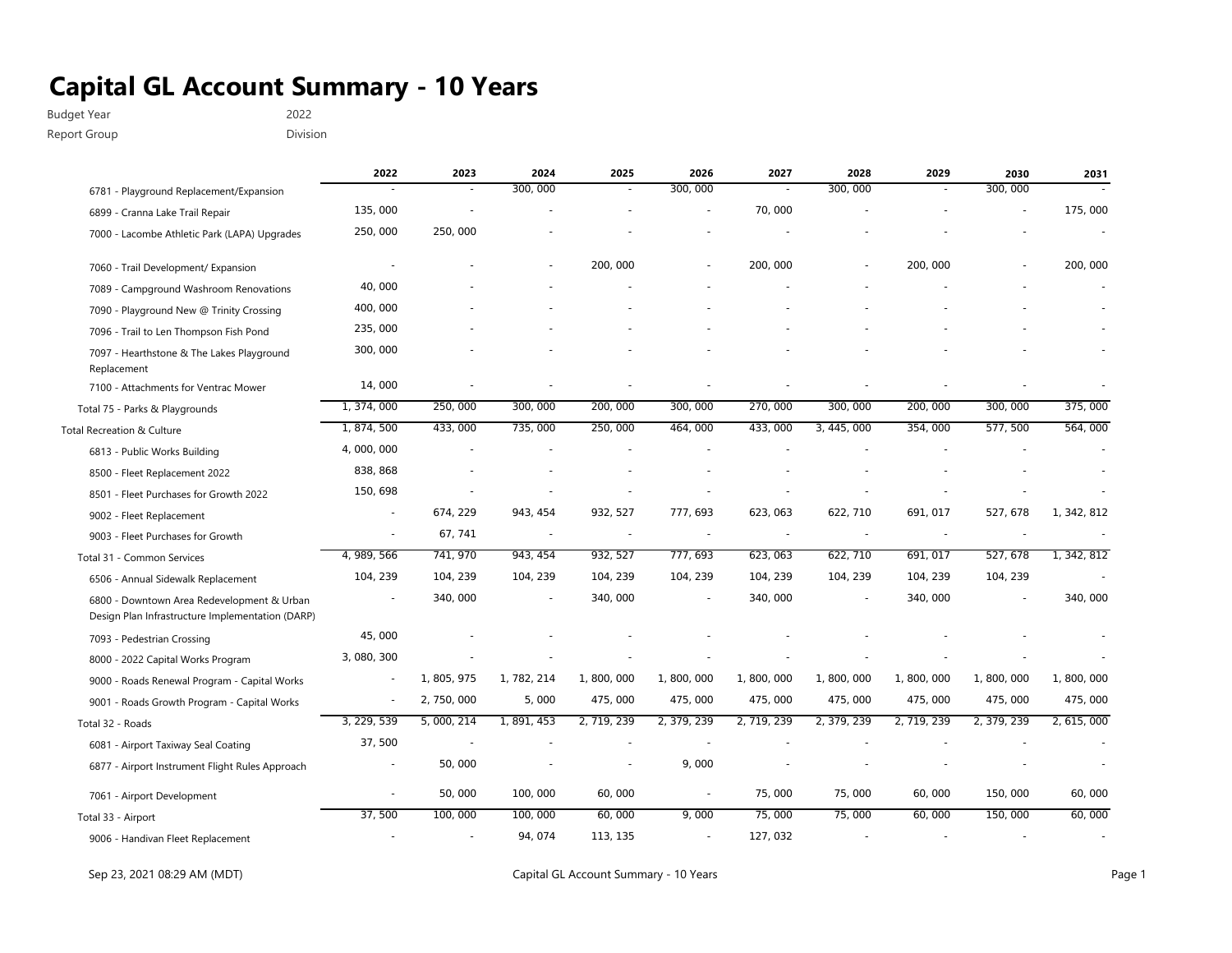Budget Year 2022

Report Group **Division** 

|                                                            | 2022         | 2023                     | 2024         | 2025         | 2026        | 2027        | 2028        | 2029        | 2030        | 2031        |
|------------------------------------------------------------|--------------|--------------------------|--------------|--------------|-------------|-------------|-------------|-------------|-------------|-------------|
| Total 34 - Accessible Transportation Services              |              |                          | 94, 074      | 113, 135     |             | 127, 032    |             |             |             |             |
| 6755 - Lake Anne to Cranna Gravity Feed Storm              |              | 335,000                  |              |              |             |             |             |             |             |             |
| Main<br>6886 - Old SE Lift Station Pump Replacement        |              |                          | 30, 269      | 31, 178      |             |             |             |             |             |             |
| (Storm Sewer)                                              |              |                          |              |              |             |             |             |             |             |             |
| 7069 - Storm Sewer Rehabilitation & Maintenance            |              | 100,000                  | 100,000      | 100,000      | 100,000     | 100,000     | 100,000     | 100,000     | 100, 000    | 100, 000    |
| Total 37 - Storm Sewer                                     |              | 435,000                  | 130, 269     | 131, 178     | 100,000     | 100,000     | 100,000     | 100,000     | 100,000     | 100,000     |
| <b>Total Transportation</b>                                | 8, 256, 605  | 6, 277, 184              | 3, 159, 250  | 3, 956, 079  | 3, 265, 932 | 3, 644, 334 | 3, 176, 949 | 3, 570, 256 | 3, 156, 917 | 4, 117, 812 |
| 6872 - Pumphouse D - New Reservoir (Area 16)               |              | 200, 000                 | 360,000      | 7, 440, 000  |             |             |             |             |             |             |
| 7070 - Water System Rehabilitation &                       |              | 500,000                  | 500, 000     | 500, 000     | 500, 000    | 500,000     | 500, 000    | 500,000     | 500, 000    | 500, 000    |
| Maintenance<br>7082 - Acoustic Water Leak Detection Device | 7,500        | $\sim$                   |              |              |             |             |             |             |             |             |
| 7083 - Pneumatic Hand Tamper                               |              | 6,000                    |              |              |             |             |             |             |             |             |
| 7092 - Pump Replacements @ Pumphouses                      | 59,026       | 53, 542                  | 17, 911      |              |             |             |             |             |             |             |
| Total 41 - Water                                           | 66,526       | 759, 542                 | 877, 911     | 7, 940, 000  | 500,000     | 500,000     | 500,000     | 500,000     | 500, 000    | 500, 000    |
| 6742 - Camera - Sewer Service with Locate                  |              | $\overline{\phantom{a}}$ | 17,830       |              |             |             |             |             |             |             |
| 6762 - Cranna Cove Lift Station - Replace Pump             |              | 13, 261                  |              |              |             |             |             |             |             |             |
| 6885 - Area 12 Lift Station                                |              |                          |              |              |             |             |             |             |             | 525,000     |
| 6894 - SE Lift Station - Additional Pump                   |              |                          |              | 45, 020      |             |             |             |             |             |             |
| 7071 - Wastewater System Rehabilitation &<br>Maintenance   |              | 250,000                  | 250,000      | 250,000      | 250,000     | 250,000     | 250,000     | 250,000     | 250,000     | 250,000     |
| 7084 - RV Trailer Dumpsite Upgrade                         |              |                          | 15,500       |              |             |             |             |             |             |             |
| 7094 - Area 13 Lift Station                                |              |                          |              |              |             |             |             |             | 525,000     |             |
| Total 42 - Waste Water                                     |              | 263, 261                 | 283, 330     | 295, 020     | 250,000     | 250,000     | 250,000     | 250,000     | 775,000     | 775,000     |
| <b>Total Utilities</b>                                     | 66,526       | 1, 022, 803              | 1, 161, 241  | 8, 235, 020  | 750,000     | 750,000     | 750,000     | 750,000     | 1, 275, 000 | 1, 275, 000 |
| <b>Total Expenditure</b>                                   | 10, 768, 131 | 9, 156, 487              | 10, 966, 991 | 13, 778, 599 | 4, 727, 932 | 5, 450, 334 | 7, 580, 449 | 4, 937, 756 | 5, 861, 229 | 6, 381, 812 |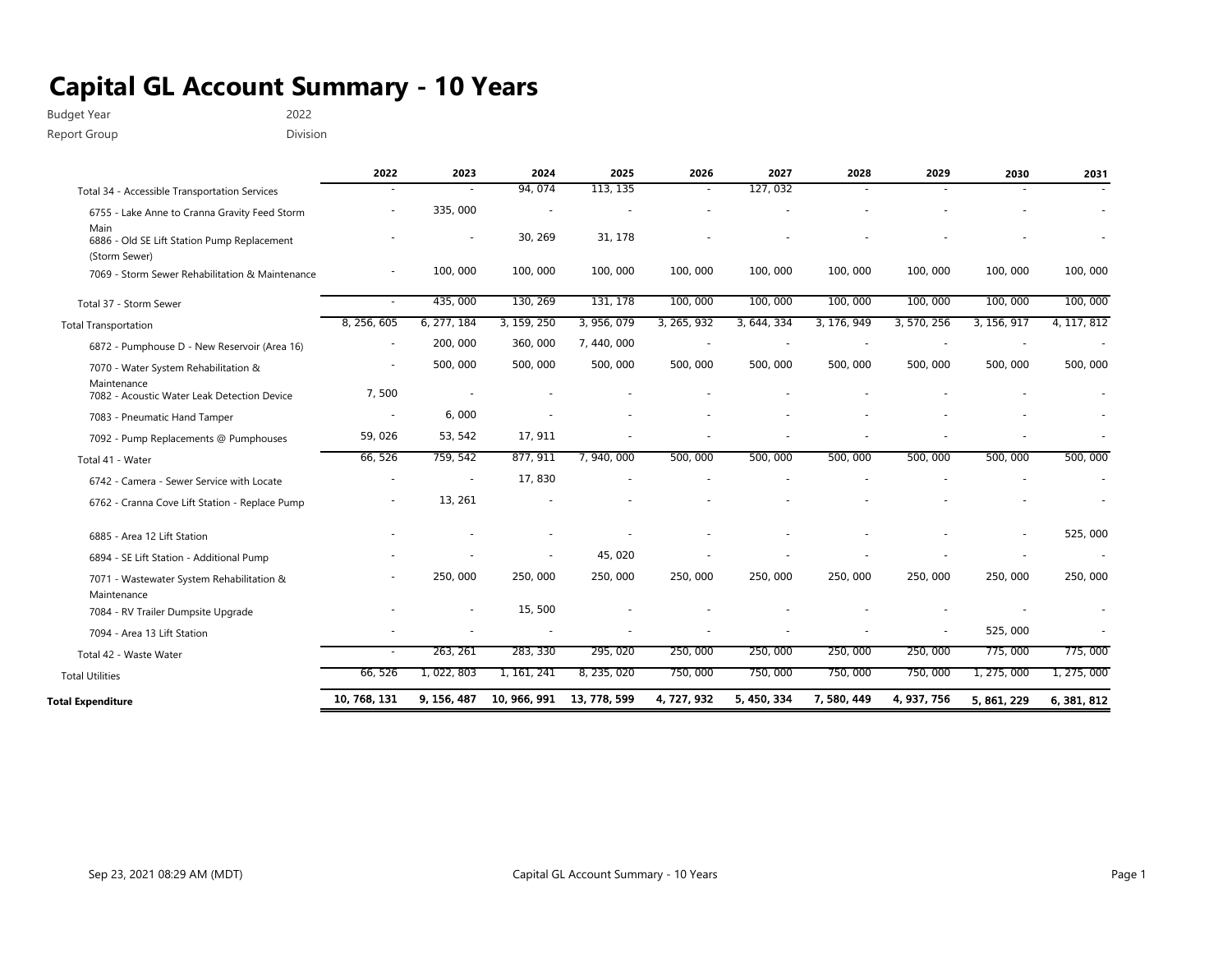<span id="page-9-0"></span>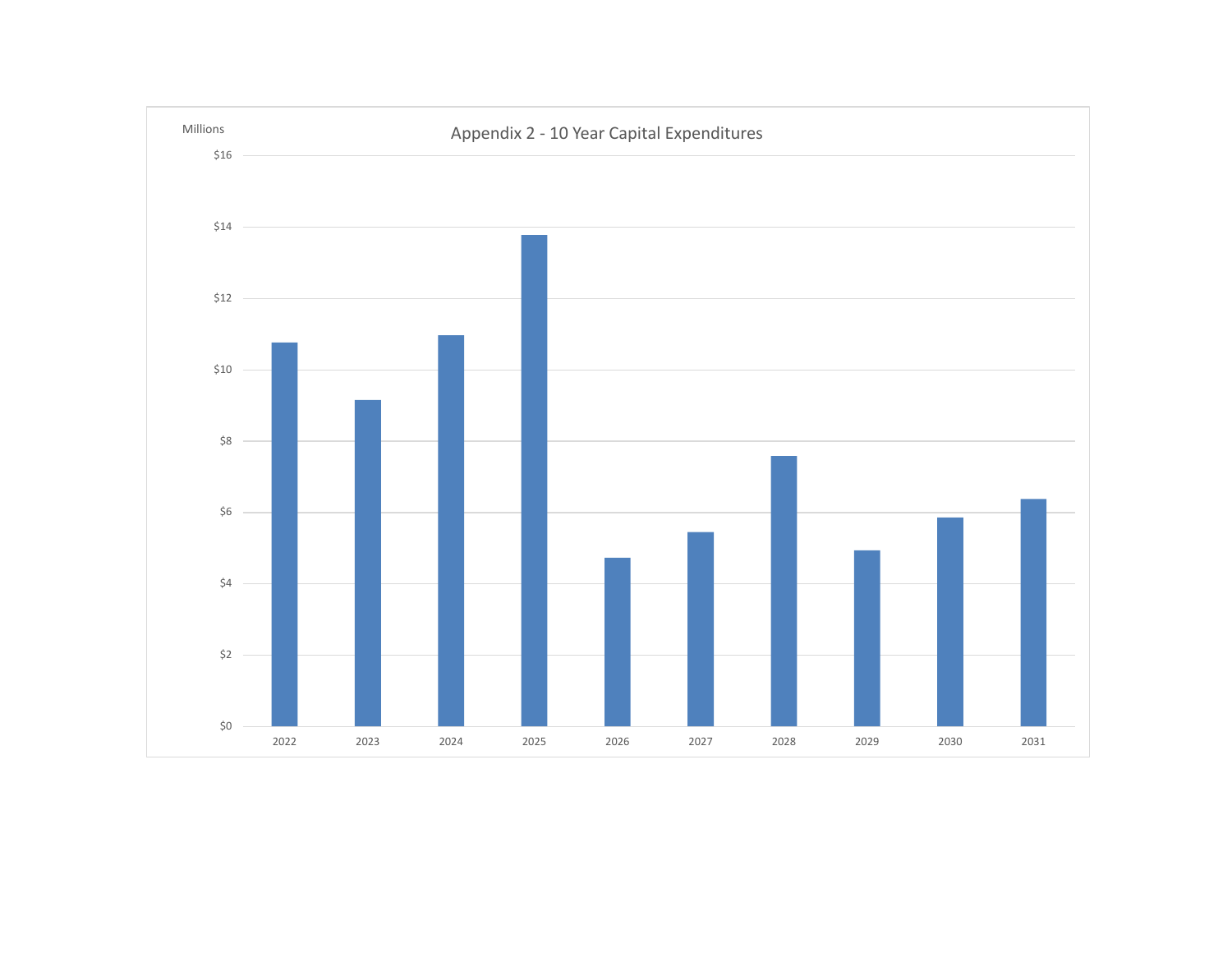<span id="page-10-0"></span>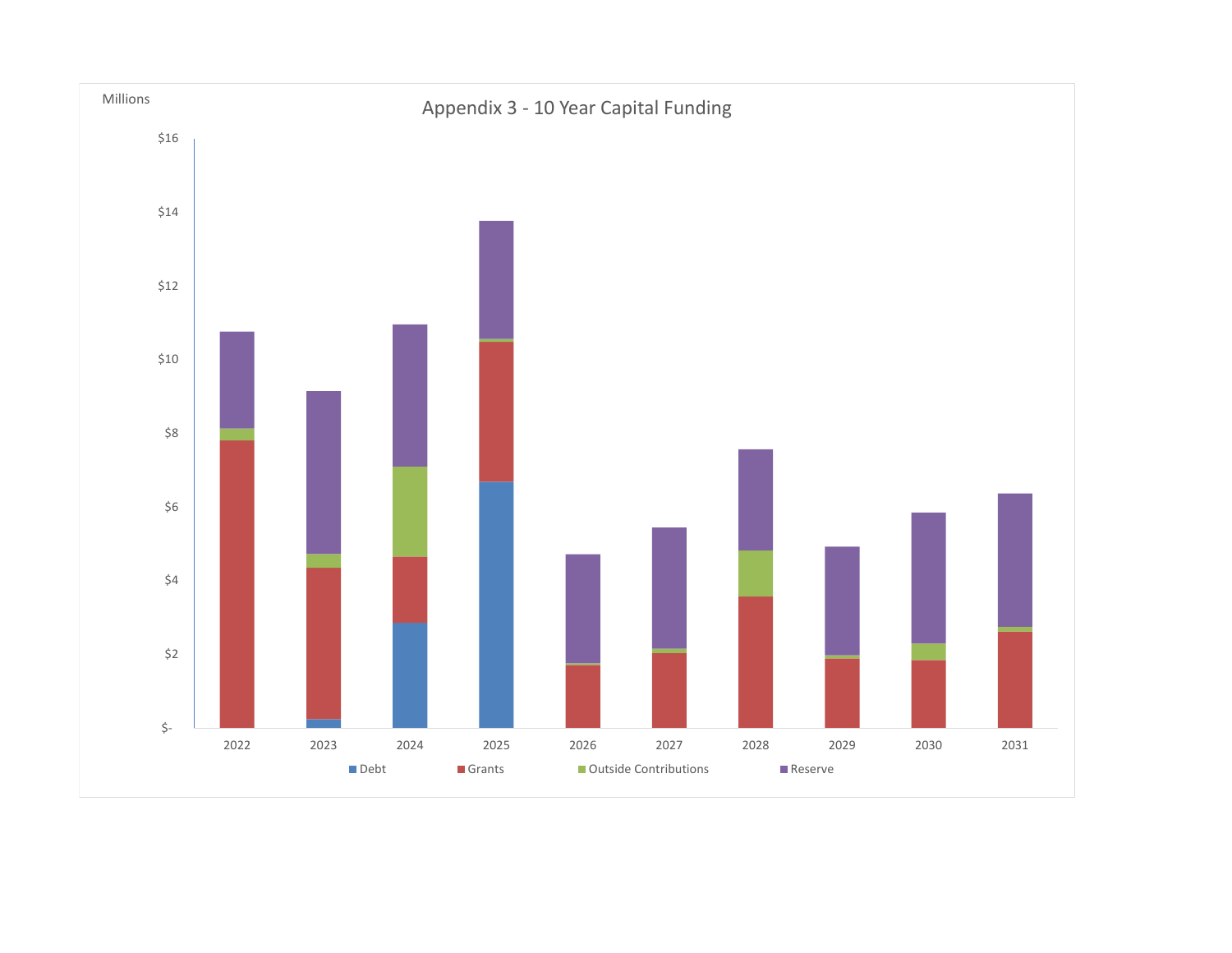<span id="page-11-0"></span>